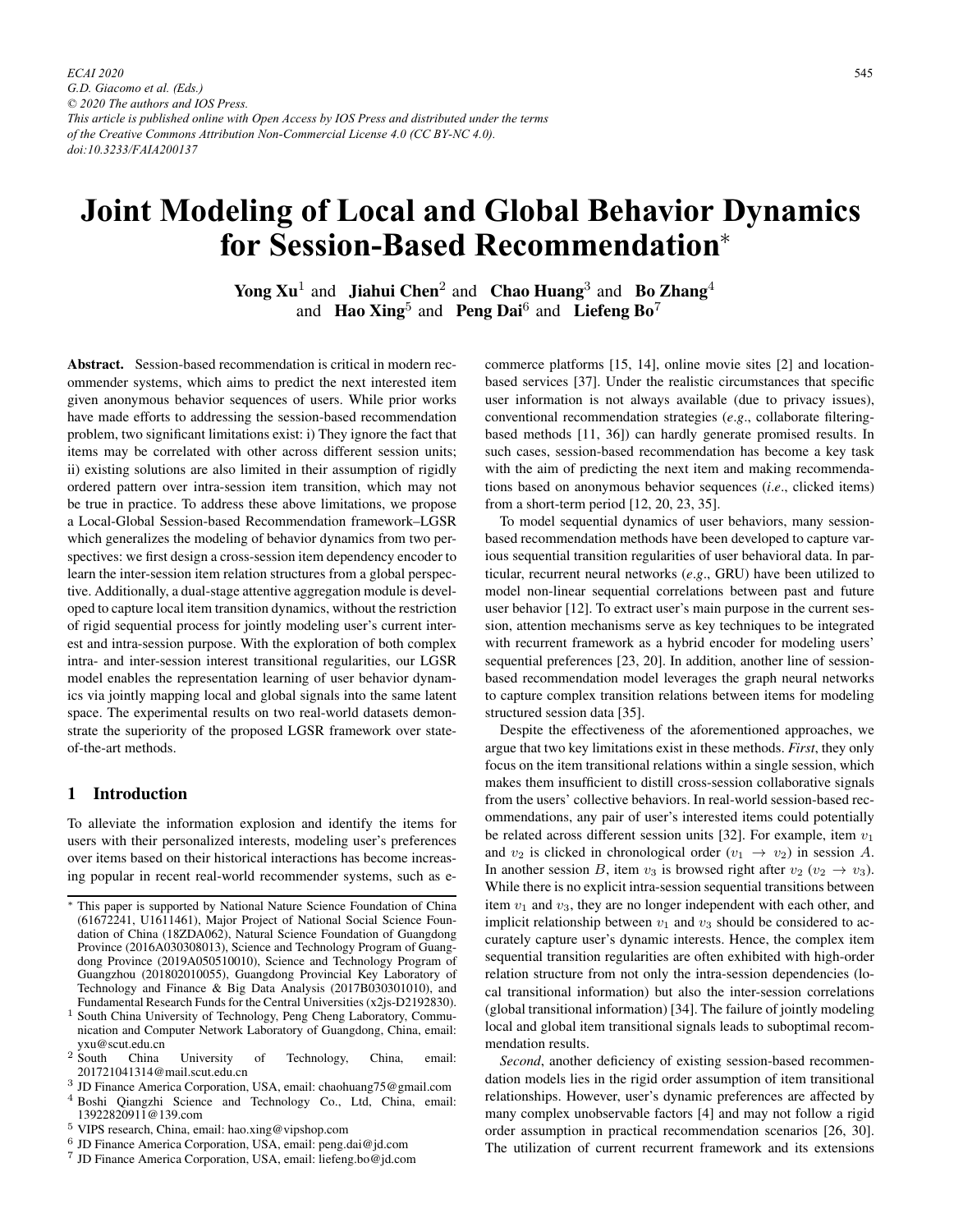(*e*.*g*., attentive recurrent network) assume that a rigidly temporally ordered pattern for item sequences, *i*.*e*., user's preference is propagated in a sequential manner. This assumption limits the representation ability of existing deep recommendation techniques, and it is likely that the learned dynamic users' behavioral patterns are inaccurate. Therefore, it would be really valuable if a session-based recommendation model could recognize such behavior dynamics without the rigid order assumption of item transition regularities.

With the consideration of existing session-based recommendation methods, we believe that it is of critical importance to develop a approach that enables the joint modeling of local and global user behavior dynamics in an explicit and end-to-end manner. Towards this end, we propose a framework, Local-Global Sessionbased Recommendation (LGSR), to jointly perform global item relation structure learning and local dynamic item transition modeling for accurate session-based recommendations. Specifically, LGSR is equipped with two designs to correspondingly address the challenges in local-global behavior dynamics modeling: i) cross-session item dependency encoder, which aims to learn item contextual representations with the preservation of implicit correlations between items across different sessions. ii) hierarchical attentive aggregation module, which is a dual-stage attention network with the cooperation of the self-attention mechanism and another attentive aggregation layer, in order to capture both user's current preference and session-specific purpose. Our LGSR is conceptually advantageous to existing methods in that both the local (intra-session item transitions) and global (inter-session item dependencies) item high-order relations are factored into the recommendation model.

The contributions of this work are summarized as follows:

- We provide a principled way to exploit both local and global behavior dynamics of users in the session-based recommendation.
- We propose a new framework LGSR, which simultaneously performs global item relation structure learning by maximizing the likelihood of preserving cross-session item correlations, and local dynamic item transition modeling via a hierarchically structured attentive aggregation module.
- We perform extensive experiments on two real-world datasets for session-based recommendation to validate the rationality by joint learning of local-global item transition relationships. Experimental results demonstrate the effectiveness and interpretability of our developed LGSR framework.

# 2 Methodology

We first present the problem formulation and the model overview. Then, we explain key modules of LGSR in details.

#### 2.1 Problem Formulation

The goal of the session-based recommendation is to predict the item that the user will interested in (*e*.*g*., click) at the next time step based on their historical behavior sequences. Generally, it recommends  $k$  items that users may be interested in from the item candidate set  $V = \{v_1, v_2, ..., v_n\}$ , where *n* is the number of items. This problem is formalized as follows: Given a temporally-ordered item sequence  $s = [v_{s,1}, v_{s,2}, ..., v_{s,t}]$ , where  $v_{s,i} \in V$  denotes the  $i$ -th item clicked by the user in the session  $s$ , and  $t$  denotes the length of *s*, the session-based recommendation aims to output a list  $Y = [y_1, y_2, ..., y_n]$  based on the session s, where  $y_i$  denotes the probability of item  $v_i$  will be clicked by user. The recommendation result is a set of items with top- $k$  probability values in  $Y$ .

## 2.2 Framework Overview

Our developed LGSR framework consists of two major modules: cross-session item dependency encoder and hierarchically structured attentive aggregation module. The architecture of LGSR is shown in Figure 1. We first devise a cross-session item dependency encoder to model the global item relation structures. This module aims to learn global context-aware item representations based on the cross-session item graph, by maximizing the likelihood of preserving item correlations across session units. Furthermore, we propose a dual-stage attention network to capture user's dynamic preferences and sessionspecific main purpose. In the architecture of LGSR, these two modules cooperate with each other by sharing a embedding layer.

## 2.3 Cross-Session Item Dependency Encoder

We formulate a directed graph  $\mathcal{G} = (\mathcal{V}, \mathcal{E})$  with items as nodes from all historical sessions  $S = \{s_1, s_2, ..., s_m\}$ , where m is the number of historical sessions. Each session can be regarded as a path which starts from the first item and ends at the last item in  $\mathcal{G}$ . The global context of item relations in graph  $G$  helps us to learn inter-session item transitions. As shown in Figure 1, we can see that before clicking  $v_4$ , the click on item  $v_1$ ,  $v_3$  appear in different sessions, which indicates that European distance among the continuous feature representation of  $v_4$  and  $v_1$ ,  $v_3$  should be relatively small. Previous session-based recommendation systems only focus on the item relations in a single session but ignore the complex item inter-dependencies in different sessions. In order to obtain the lowdimensional vector representation of the items in graph  $G$  and maintain the homogeneity of items, we utilize a cross-session item dependency encoder to generate item embedding. The output is the vector representation of the items on the graph, i.e.,  $V = \{v_1, v_2, ..., v_n\},\$ where  $v_i \in \mathbb{R}^d$ , d is the dimensionality of latent item representations.

In order to distinguish the importance of the different adjacent items, we assign the weight of each edge according to the number of the occurrence in all sessions. After constructing graph  $G$ , the item's corpus is generated by truncating random walk on the graph, and then we train a skip-gram model on the corpus. The random walk traverses all items and generates the context of each item. To fully exploit the contextual signals of item relationships on the graph, we generating the context, it will sample a node from the neighborhood of the current node according to the weight of edge until the length equals to  $L$  with the number of walks as  $T$  (both parameters are studied in Section 3). After conducting the random walk process, we obtain a plurality of item sequences, as well as the corpus of items  $C = \{c_1, c_2, ..., c_{(T \times n)}\}$ . Then, the skip-gram model [27],<br>which maximizes the co-occurrence probability of two words that which maximizes the co-occurrence probability of two words that appear simultaneously in a window, is utilized to model the item cooccurrence on the corpus *C*:

$$
\text{maxmize} \prod_{v_i \in \mathbf{c} \land \mathbf{c} \in \mathbf{C}} \prod_{v_c \in \mathbf{c}_w(v_i)} \mathbf{P}(v_c|v_i) \tag{1}
$$

where  $c_w(v_i)$  denotes the context items of item  $v_i$  in sequence  $c$ in a window size  $N_w$ . The conditional probability  $P(v_c|v_i)$ , which denotes how likely  $v_c$  is observed in the contexts of  $v_i$ , is computed by the inner product kernel with softmax for output:

$$
P(v_c|v_i) = \frac{\exp(\boldsymbol{v}_i^T \boldsymbol{\theta}_c)}{\sum_{k=1}^{|V|} \exp(\boldsymbol{v}_i^T \boldsymbol{\theta}_k)}
$$
(2)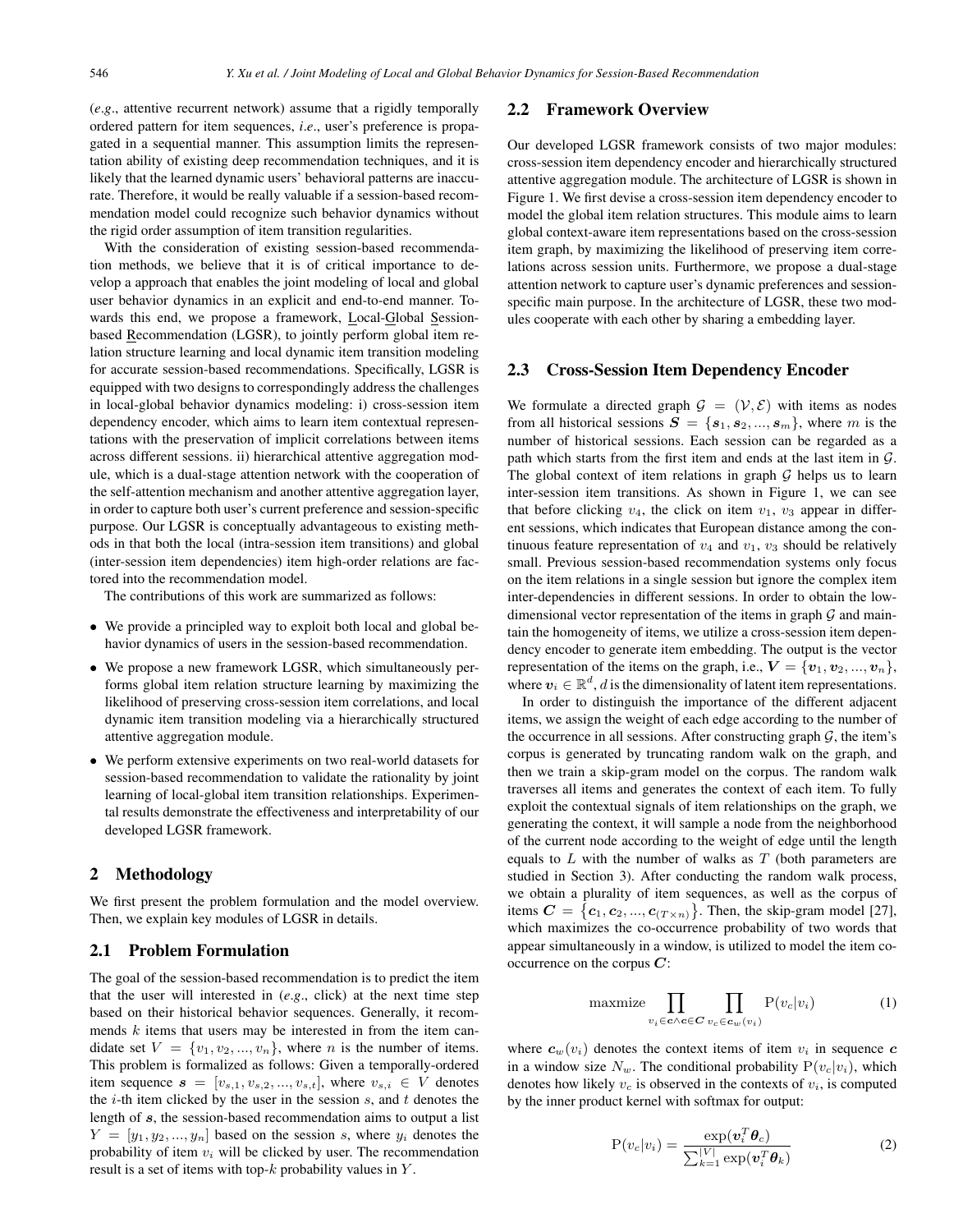

Figure 1. The Architecture of the Proposed LGSR Framework.

The corresponded loss function in our cross-session dependency encoder is defined as follows:

$$
\mathcal{L}_g = \sum_{v_i \in \mathbf{c} \wedge \mathbf{c} \in C} \sum_{v_c \in C_w(v_i)} \log \frac{\exp(\mathbf{v}_i^T \boldsymbol{\theta}_c)}{\sum_{k=1}^{|V|} \exp(\mathbf{v}_i^T \boldsymbol{\theta}_k)} \tag{3}
$$

where  $v_i$  is the vector representation of  $v_i, \theta_c \in \mathbb{R}^d$  denotes the role of  $v_c$  as a context. Nevertheless, minimizing  $\mathcal{L}_q$  is non-trivial because the denominator term in (3) is very time-consuming. Negative sampling is an effective strategy to optimize the training complexity. The idea of negative sampling is to approximate the costly denominator term in (3) with some sampled negative instance. NCELoss [10] applies a binary classifier to discriminate the target item and the sampled negative items. The conditional probability  $P(v_c|v_i)$  is computed by (4):

$$
P(v_c|v_i) = \begin{cases} \sigma(\mathbf{v}_i^T \boldsymbol{\theta}_c) & \text{if } v_c \in C(v_i) \\ 1 - \sigma(\mathbf{v}_i^T \boldsymbol{\theta}_c) & \text{if } v_c \in N_s(v_i) \end{cases} \tag{4}
$$

Hence, the updated loss function is shown as below:

$$
\mathcal{L}_g = -\sum_{v_i \in \mathbf{c} \wedge \mathbf{c} \in \mathbf{C}} \sum_{v_c \in \mathbf{c}_w(v_i)} \log \sigma(v_i^T \boldsymbol{\theta}_c) + \sum_{v'_c \in N_s(v_i)} \log \sigma(-v_i^T \boldsymbol{\theta}'_c)
$$
\n(5)

where the  $N_s(v_i)$  denotes the set of negative samples for current item  $v_i$ .  $\sigma$  is the sigmoid function  $1/(1+e^{-x})$ .



Figure 2. The Hierarchical Structured Attentive Aggregation Module.

#### 2.4 Hierarchical Attentive Aggregation Module

This aggregation network serves as the recommendation module in our LGSR framework, by taking a single session  $s =$  $[v_{s,1}, v_{s,2}, ..., v_{s,t}]$  as input and outputting the relevance probability for all items. As shown in Figure 2, This module is equipped with two attention networks: (1) self-attention network: models the complex structures in sessions and captures the complicated transition between items, and (2) session aggregation network: capture the long-term preference and current interest of users.

# *2.4.1 Self-Attention Network*

We map the items in *s* into a unified vector space via the item embedding layer which shared with the cross-session dependency encoder module and get  $V_s = [v_{s,1}, v_{s,2}, ..., v_{s,t}]$ . Since the selfattention model is not aware of the item positions in the session, we add a position embedding  $P \in \mathbb{R}^{t \times d}$  into the item embedding, and got  $E_s = [e_{s,1}, e_{s,2}, ..., e_{s,t}]$ , where  $e_{s,i} = v_{s,i} + p_i$ . Motivated by [16], we utilize a learnable position embedding rather than a fixed position-aware vectors. Self-attention mechanism is a special case of the dot-product attention which calculates a weighted sum of all values( $V$ ), where the weight relates to queries( $Q$ ) and keys( $K$ ) and defined as:

$$
\text{Attention}(\boldsymbol{Q}, \boldsymbol{K}, \boldsymbol{V}) = \text{softmax}(\frac{\boldsymbol{Q}\boldsymbol{K}^T}{\sqrt{d_k}})\boldsymbol{V} \tag{6}
$$

where  $d_k$  is the dimension of *K*, and  $\sqrt{d_k}$  denotes a scale factor to avoid overly large values of the inner product. When *Q*, *K*, *V* are the same, the dot-product attention becomes so-called self-attention. In our case, they all equal to  $E_s$ . The self-attention (SA) is defined as:

$$
S_s = \text{SA}(E_s) = \text{Attention}(E_s W_q, E_s W_k, E_s W_v) \tag{7}
$$

where  $W_q, W_k$ , and  $W_v \in \mathbb{R}^{d \times d}$  are the learnable parameters. Since self-attention is a linear operation, it is necessary to add a feedforward network to endow the model with nonlinearity. In this work, a two-layer feedforward network is applied to  $S_s$ :

$$
F_s = \text{FFN}(S_s) = \text{ReLU}(S_s W^{(1)} + b^{(1)})W^{(2)} + b^{(2)} \tag{8}
$$

where  $ReLU(x) = max(0, x)$  is the activation function which aims to add nonlinearities to the model.  $W^{(1)}$ ,  $W^{(2)} \in \mathbb{R}^{d \times d}$  and  $\mathbf{b}^{(1)}$ ,  $\mathbf{b}^{(2)} \in \mathbb{R}^d$  are the learnable parameters.

In the self-attention layer, when calculating the attentive weight of the *i*-th item, it should only consider the first  $(i - 1)$ -th items due to the nature of sequences. So, we forbid all links between  $Q_i$  and  $K_j$ for all index which  $j$  is larger than  $i$ . Additionally, the multi-head attention, which jointly attend to information from different representation subspaces at different positions, can enhance the expression ability of self-attention. However, in our case, the experiment result shows that it isn't as effective as expected. The main reason may be the value of  $d$  is quite small in our case and it is no need to project them into the multiple learning subspace.

#### *2.4.2 Session Aggregation Layer.*

After self-attention, we obtain  $\mathbf{F}_s = [\mathbf{f}_{s,1},...,\mathbf{f}_{s,t}]$ . Each  $\mathbf{f}_{s,i}$ adaptively extracts information from previous items. We apply another attention layer to generate session embedding by aggregating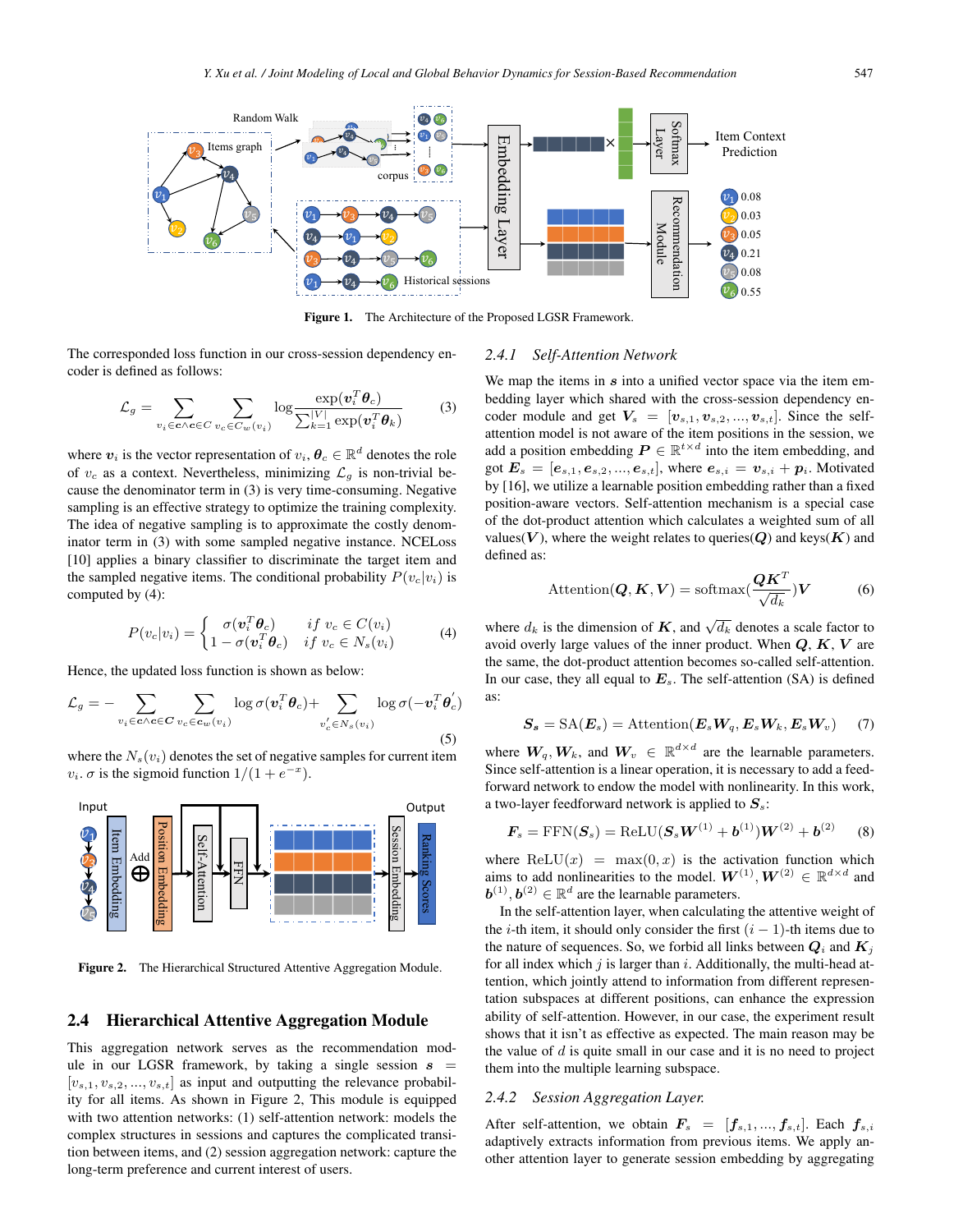the learned sequential signals. The representation of current session composed of two parts: long-term preference and the current interest. We define the current interest  $s_c$  as  $f_{s,t}$ , and employ attention mechanisms on  $\mathbf{F}_s$  to capture the long-term preference:

$$
\alpha_i = \text{softmax}_i(\boldsymbol{q}^T \sigma(\boldsymbol{W}_1 \boldsymbol{f}_{s,t} + \boldsymbol{W}_2 \boldsymbol{f}_{s,i}))
$$
(9)

where  $q, c \in \mathbb{R}^d$ , and  $W_1, W_2 \in \mathbb{R}^{d \times d}$ . The long-term preference  $s_l = \sum_{i=1}^t \alpha_i f_{s,i}$ , where the softamx function makes sure that the sum of all weights equals to 1. The final session embedding that the sum of all weights equals to 1. The final session embedding<br> $\mathbf{s}_{\ell} = \mathbf{W}_{0}[\mathbf{s} \cdot \mathbf{s}_{l}]$  where  $\mathbf{W}_{0} \in \mathbb{R}^{d \times 2d}$  is the linear transformation  $s_f = W_3[s_c; s_l]$  where  $W_3 \in \mathbb{R}^{d \times 2d}$  is the linear transformation<br>of the concatenation of s, and s. Next, the scores of each candidate of the concatenation of  $s_c$  and  $s_l$ . Next, the scores of each candidate item  $z_i = s_f^T v_i$ , the inner product of the item embedding  $v_i$  and ses-<br>sion embedding  $s_i$ . The probability of all candidate items to be next sion embedding  $s_f$ . The probability of all candidate items to be next clicked by the user in the current sessions is calculated by softmax function.

$$
\tilde{\mathbf{y}} = \text{softmax}(\mathbf{z}) \tag{10}
$$

The loss function of the recommendation module with hierarchical attentive aggregation network is defined based on the cross-entropy:

$$
\mathcal{L}_{rec} = -\sum_{i}^{N} y_i \log(\tilde{y}_i) + (1 - y_i) \log(1 - \tilde{y}_i)
$$
 (11)

where  $y_i$  denotes the label of *i*-th instance, which is the one-hot encoding vector of the ground truth.

## 2.5 Model Optimization

By integrating the introduce two key modules, we define our joint loss function as follows:

$$
\mathcal{L} = \mathcal{L}_{rec} + \lambda_1 \mathcal{L}_g + \lambda_2 ||\mathbf{\Theta}||_2^2 \tag{12}
$$

 $\lambda_1$  balances the loss from two tasks.  $\Theta$  is the parameter set of LGSR, and the last term of (12) is the regularization term.  $\lambda_2$  is another balancing parameter for preventing over-fitting. Since the input of the recommendation module and the cross-session dependency encoder are different, so we employ mini-batch Adam [18] to optimize  $\mathcal{L}_{rec}$ and  $\mathcal{L}_g$  alternatively. It is challenging to use  $\lambda_1$  to adjust the weight of two losses in alternatively optimizing. Inspired by [32], we use an additional parameter g, which denotes the training frequency of  $\mathcal{L}_g$ optimization in each epoch, to balance two losses.

# 3 Evaluation

We perform experiments on two real-world datasets to comprehensively evaluate our proposed *LGSR* method. In particular, we aim to answer the following research questions:

- RQ1: How does *LGSR* perform as compared to state-of-the-art session-based recommendation methods?
- RQ2: How is the performance of *LGSR*'s variants with different designed modules in the joint framework?
- RQ3: How do different hyperparameter settings affect the recommendation performance of *LGSR*?
- RQ4: How is the interpretation of our *LGSR* framework in capturing dynamic correlation weights between items?

Table 1. Statistics of Experimented Datasets

| Datasets       | Yoochoose-1/64 | Yoochoose-1/4 | Diginetica |
|----------------|----------------|---------------|------------|
| $#$ train      | 369859         | 5917745       | 719470     |
| #.test         | 55898          | 55898         | 60858      |
| $#$ item       | 17376          | 30444         | 43097      |
| Average Length | 6.16           | 5.71          | 5.13       |

# 3.1 Experimental Settings

# *3.1.1* Data Description

To validate the effectiveness of *LGSR*, we utilize two real-world datasets from Diginetica<sup>8</sup> and Yoochoose<sup>9</sup>. We summarize the statistical information of experimented datasets in Table 1 and present data details as follows:

- Diginetica Data. This dataset contains the click records of users over different items from an e-commerce service spanning the time period of six months. For fair comparison, we follow the same data preprocessing strategy as [20] and filter out the sessions which include only one item (*i*.*e*., with the session length of 1). We also remove items whose frequency of appearance is less than 5. There are 43097 items and 204771 sessions remaining in the Diginetica dataset after preprocessing.
- Yoochoose Data. This data records users' clicked item logs from another online retailing site. By performing the same preprocessing steps as the Diginetica data, 37483 items and 798150 sessions are included in the final Yoochoose data.

In our experiments, we split the data into training and test set in chronological order. Considering different data scales of Diginetica and Yoochoose, we follow the same experimental settings in [20, 35], and construct the test set of Diginetica and Yoochoose data by selecting sessions from the last week and last day, respectively. To be consistent with the settings in [20, 23], we report the evaluation results on the recent fractions with  $\frac{1}{64}$  and  $\frac{1}{4}$  of temporally ordered session from the generated training sequences. We also present the average session length of Diginetica and Yoochoos in Table 1.

#### *3.1.2* Methods for Comparison

In our experiments, *LGSR* is evaluated against the following various state-of-the-art baselines: (i) popularity-based recommendation strategy (*i*.*e*., POP and S-POP); (ii) K-nearest neighbor modeling algorithm (*i*.*e*., item-KNN); (iii) recurrent recommendation technique (*i*.*e*., GRU4Rec); (iv) session-based recommendation with graph neural network (*i*.*e*., SR-GNN); (v) attentive recommendation models (*i*.*e*., NARM and STAMP).

- POP: It makes recommendations based on the popularity of items. For all sessions, POP recommends the most frequent items from the historical clicked item logs.
- S-POP: It is another popularity-based recommendation strategy by recommending most popular items in the current session.
- item-KNN [5]: This baseline leverages the K-Nearest Neighbors algorithm and uses the cosine similarity to estimate the correlations between items.
- GRU4Rec [12]: This session-based recommendation approach utilizes the recurrent neural network (*i*.*e*., GRU) to encoder sequential transitional regularities of user preferences.

<sup>8</sup> http://cikm2016.cs.iupui.edu/cikm-cup

<sup>9</sup> http://2015.recsyschallenge.com/challenge.html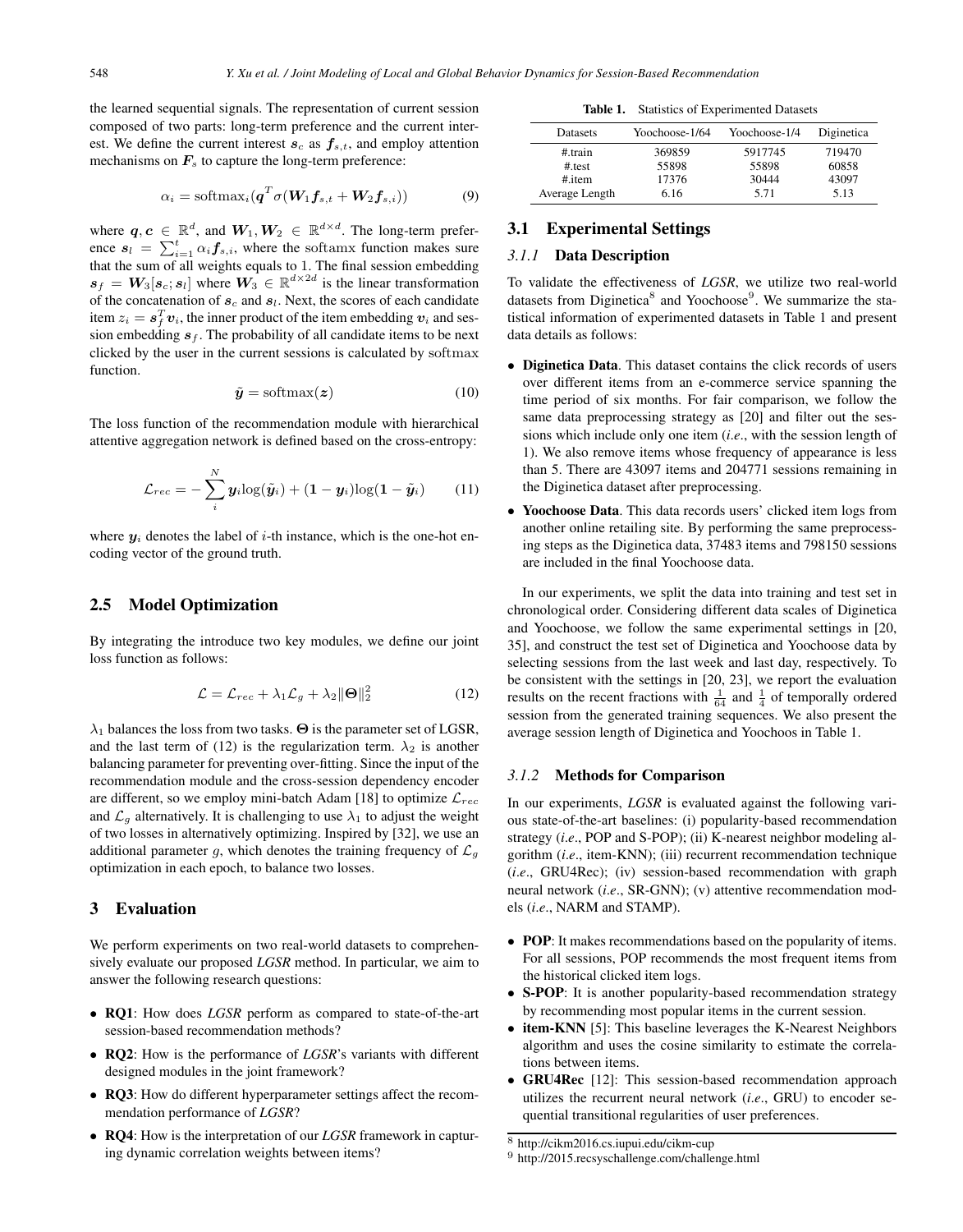| Algorithm     | Yoochoose-1/64 |              | Yoochoose-1/4 |              | Diginetica |              |
|---------------|----------------|--------------|---------------|--------------|------------|--------------|
|               | $P@20(\%)$     | $MRR@20(\%)$ | $P@20(\%)$    | $MRR@20(\%)$ | $P@20(\%)$ | $MRR@20(\%)$ |
| <b>POP</b>    | 6.71           | 1.65         | 1.33          | 0.30         | 0.89       | 0.20         |
| S-POP         | 30.44          | 18.35        | 27.08         | 17.75        | 21.06      | 13.68        |
| Item-KNN      | 51.60          | 21.81        | 52.31         | 21.70        | 35.75      | 11.57        |
| GRU4Rec       | 60.64          | 22.89        | 59.53         | 22.60        | 29.45      | 8.33         |
| <b>NARM</b>   | 68.32          | 28.63        | 69.73         | 29.23        | 49.70      | 16.17        |
| <b>STAMP</b>  | 68.74          | 29.67        | 70.44         | 30.00        | 45.64      | 14.32        |
| <b>SR-GNN</b> | 70.57          | 30.94        | 71.36         | 31.89        | 50.73      | 17.59        |
| LGSR          | 71.97          | 31.29        | 72.23         | 31.39        | 53.77      | 18.88        |

Table 2. Performance Comparison on Yoochoose-1/64, Yoochoose-1/4 and Diginetica.

- SR-GNN [35]: This method incorporates graph neural networks to model transitions between items of session sequences, and capture users' current interests within the session.
- **NARM** [20]: It is an integrative recommendation model with the attention mechanism and recurrent neural network based on an encoder-decoder learning architecture.
- **STAMP** [23]: This method utilizes the multi-layer perceptron network and attention mechanism to extract users' preferences from the long-term session contextual signals.

#### *3.1.3* Parameter Settings and Reproductivity

We implement our *LGSR* with TensorFlow. The regulation penalty is set as  $\lambda_2 = 10^{-6}$ . During the learning process, we perform the parameter inference using the Adam optimizer with the batch size and learning rate as 512 and  $10^{-3}$ , respectively. We set the training frequency  $\mathcal{L}_g$  in each epoch as 2. The path length L and the walks per node  $T$  are set to 50 and 13, respectively. We further set the window size  $N_w$  to 8 and the number of the negative samples  $N_s$  to 512. In addition, we apply the dropout layers with the dropout rate as 30% to alleviate the overfitting issue during the training phase. To make our results fully reproducible, all the relevant source codes have been made public at https://github.com/chenjh1988/LGSR. git.

# *3.1.4* Evaluation Metrics

We use the following metrics that are widely used in the sessionbased recommendation [20, 23] to evaluate all compared methods.

P@20 (Precision): it represents the proportion of correctly recommended items in the top-20 items among all test instances.

MRR@20 (Mean Reciprocal Rank): it takes average on the reciprocal ranks of users' desired items. We set the reciprocal rank as 0 when the desired item is not among the top-20 recommended items. This metric measures the position of the top relevant recommendation results.

Note that larger P@20 and MRR@20 values indicates better recommendation performance.

# 3.2 Performance Comparison (RQ1)

We present the evaluation results of all compared methods on all datasets in Table 2 and summarize the following key observations:

• In general, we can observe that *LGSR* consistently yields the best performance in terms of precision and mean reciprocal rank in most evaluation cases. In the occasional cases that *LGSR* misses

the best performance, it still generates very competitive results. We attribute the performance improvement to the reason that the proposed *LGSR* jointly considers local and global item interdependencies, which can help to model intra- and inter-session transitional regularities of user's dynamic preference simultaneously for more accurate recommendation results.

- Compared to attention-based recommendation models (*i*.*e*., NARM and STAMP) and RNN-based approach (*i*.*e*., GRU4Rec), the performance gap between *LGSR* and them might be attributed to the utilization of self-attention mechanism–automatically specifying the attentive weights of correlated items without the rigid order assumption of sequential item transition relationships. Another advantage of the proposed method over these baselines lies in its proper consideration cross-session item relations, which enables the generation of better item representations.
- The performance of *LGSR* is followed by SR-GNN which leverages graph neural network to learn the item relations within the individual session. This further demonstrates the rationality of relaxing the assumption of rigid temporally-ordered item correlations. However, SR-GNN ignores the inter-session item relation structures, which could easily lead to suboptimal recommendation results. Furthermore, the large performance gap between the deep neural network methods and frequency-based approaches (*i*.*e*., POP, S-POP and item-KNN) indicates the limitation of these approaches–only replying on the stationary item frequency statistics can hardly capture dynamic user preferences in real-world recommendation scenarios.

# 3.3 Model Ablation Study of *LGSR* (RQ2)

We also perform ablation experiments over the key components of *LGSR* so as to have a better understanding of their impacts, *i*.*e*., crosssession item dependency encoder and hierarchical attentive aggregation module. We design the following model variants corresponds to different perspectives.

- Efficacy of cross-session item dependency encoder. *LGSR*-C: In order to investigate the impact of incorporating the implicit item relations across different session units, we design this model variant (*i*.*e*., without the dependency encoder between sessions) to capture dynamic user preferences via pure attention networks to model item transitional relationships.
- Effectiveness of attentive aggregation layer. *LGSR*-A: another variant of *LGSR* which makes recommendations only by performing the self-attentive operation over the time-ordered item sequences. We regard the learned latent representations from the last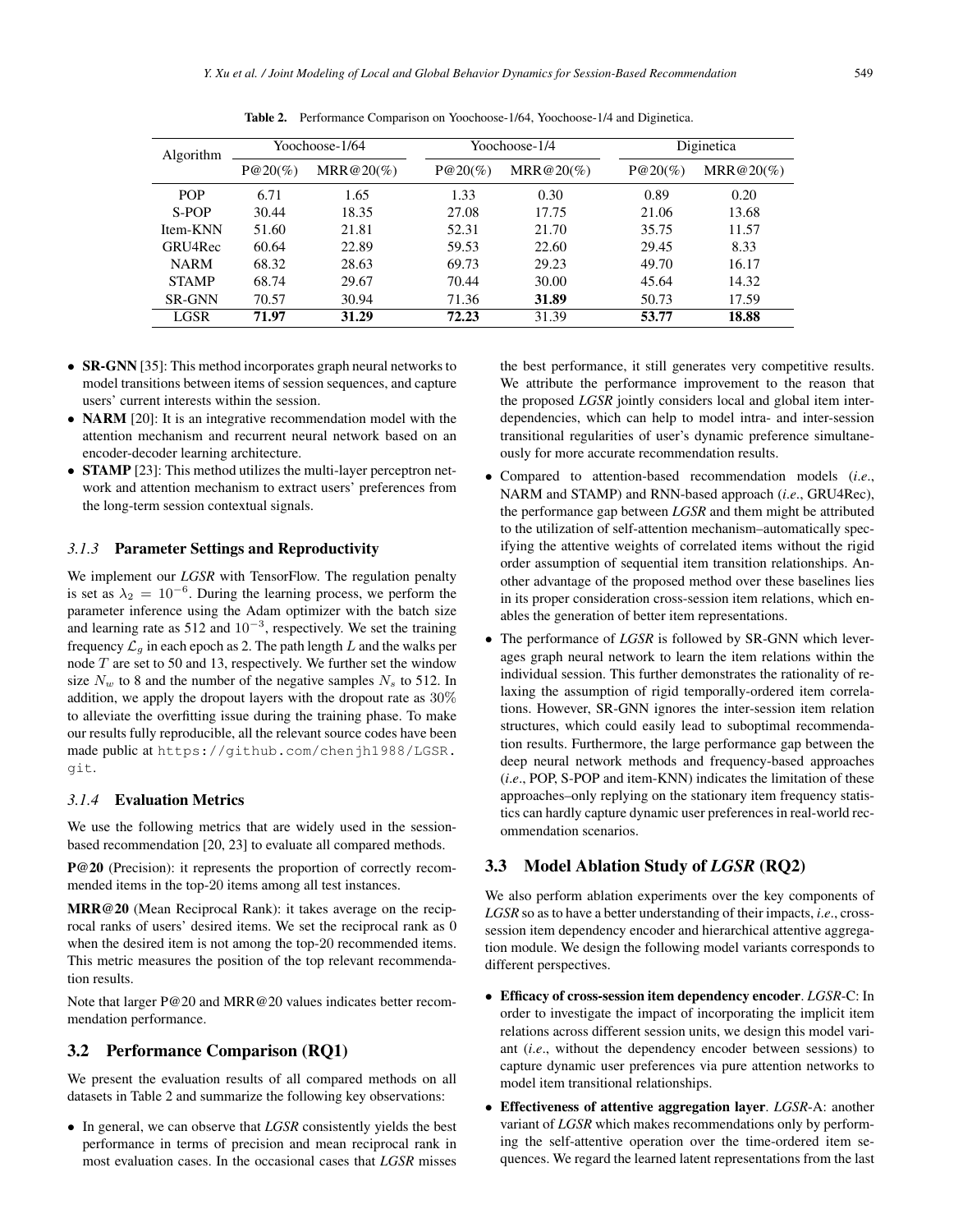

Figure 3. Performance of *LGSR*'s Model Variants.

time step of the self-attention mechanism, i.e.,  $f_{s,t}$  as the representation of the user's interest in current session, and generate the ranking score based on it.

• Efficacy of hierarchical attentive aggregation module. *LGSR*-H: This model variant replace the hierarchical attentive aggregation module with the SR-GNN baseline as the recommendation module for making final recommendations.

Figure 3 presents the evaluation results of model architecture ablation study of *LGSR*. We also show the result of SR-GNN baseline for convenient comparison. We can notice that the full version of our developed framework *LGSR* achieves the best performance in most cases and analyze the effects of key modules respectively as below:

- We observe that the joint learning model *LGSR* outperforms the variant *LGSR*-C. This observation suggests the effectiveness of our designed cross-session item dependency encoder in capturing item influences across different sessions.
- The performance gain between *LGSR* and *LGSR*-A indicates that the attentive aggregation layer in our hierarchical attentive aggregation component can further help to model the complex transition regularities of time-varying user's preferences.
- Overall, *LGSR* achieves better recommendation performance than *LGSR*-H in most evaluation cases, which justifies the efficacy of our hierarchical attentive aggregation module in encoding the session-specific item correlations. While the graph neural network based recommendation module (SR-GNN) also relaxes the sequential item transition hypothesis, it is difficult to capture the arbitrary item dependencies with a generated graph structure.

# 3.4 Hyperparameter Study of *LGSR* (RQ3)

We now study how the different hyperparameter settings affects the recommendation performance. The key parameters involve the hidden state dimensionality  $d$ , training frequency  $g$ , walks per item  $T$ , path length L and the number of negative samples  $N_w$ . Except for the parameter being tested, we set other parameters at the default values we described before.

**Impact of hidden state dimensionality**  $d$ . We vary the value of  $d$ from 60 to 140 to study how the dimension of item embedding effects the model performance. The results on both Yoochoose-1/64 and Yoochoose-1/4 in terms of P@20 are shown in Figure 4. We can



**Figure 4.** Impact study of hidden state dimensionality  $d$  and training frequency g on Yoochoose-1/64 and Yoochoose-1/4 dataset.



**Figure 5.** Impact of  $L$  and  $T$  on Yoochoose-1/64

observe that the larger hidden state dimensionality brings better representation learning capability for item relations at the earlier stage, and the performance tends to saturate as  $d$  reaches 100. In our experiments, d is set to 100.

**Impact of training frequency**  $g$ . We investigate the influence of the training frequency of  $\mathcal{L}_g$  by varying g from 1 to 4. Figure 4 indicates that a higher g value will mislead the objective function of *LGSR* and take more training time, while a small  $g$  can make full use of the global information of item dependencies. Hence, we set  $q = 2$  to obtain better performance.

**Impact of walks**  $T$  **and path length**  $L$  **per item.** The truncated random walk generates  $T$  walks with length of  $L$  for each item. We vary  $L$  and  $T$  to investigate their effect in our cross-session item dependency encoder of *LGSR*. From Figure 5, we can observe the similar trend of these two parameters, *i*.*e*., the performance first increases and then remains stable. The larger value of  $L$  and  $T$  indicates that the cross-session item correlations are more fully excavated. However, when  $L$  and  $T$  is large, the model may overstate the role of global relation signals while reducing the importance of intra-session item transitions.

**Impact of window size**  $N_w$ . The window size  $N_w$  of the skip-gram determines the number of co-occurrence item pairs to be considered in our cross-session dependency encoder, *i*.*e*., the larger the window size is, the more items pairs will be optimized in training process. We vary  $N_w$  from 3 to 9 and show the evaluation results in Figure 6. We can notice that the larger window size first improves the model performance but hurts the recommendation accuracy later.

**Impact of the number of negative samples**  $N<sub>s</sub>$ . An appropriate sampling strategy and size can accelerate the training phase while maintaining satisfactory results. Hence, another key hyperparameter in our *LGSR* is the number of the negative samples  $N_s$ . We evaluate the performance and time cost of different sample sizes. As  $N_s$ increases, the performance enhances and the more computationaly training time is required. However, when  $N_s$  further increases (*i.e.*,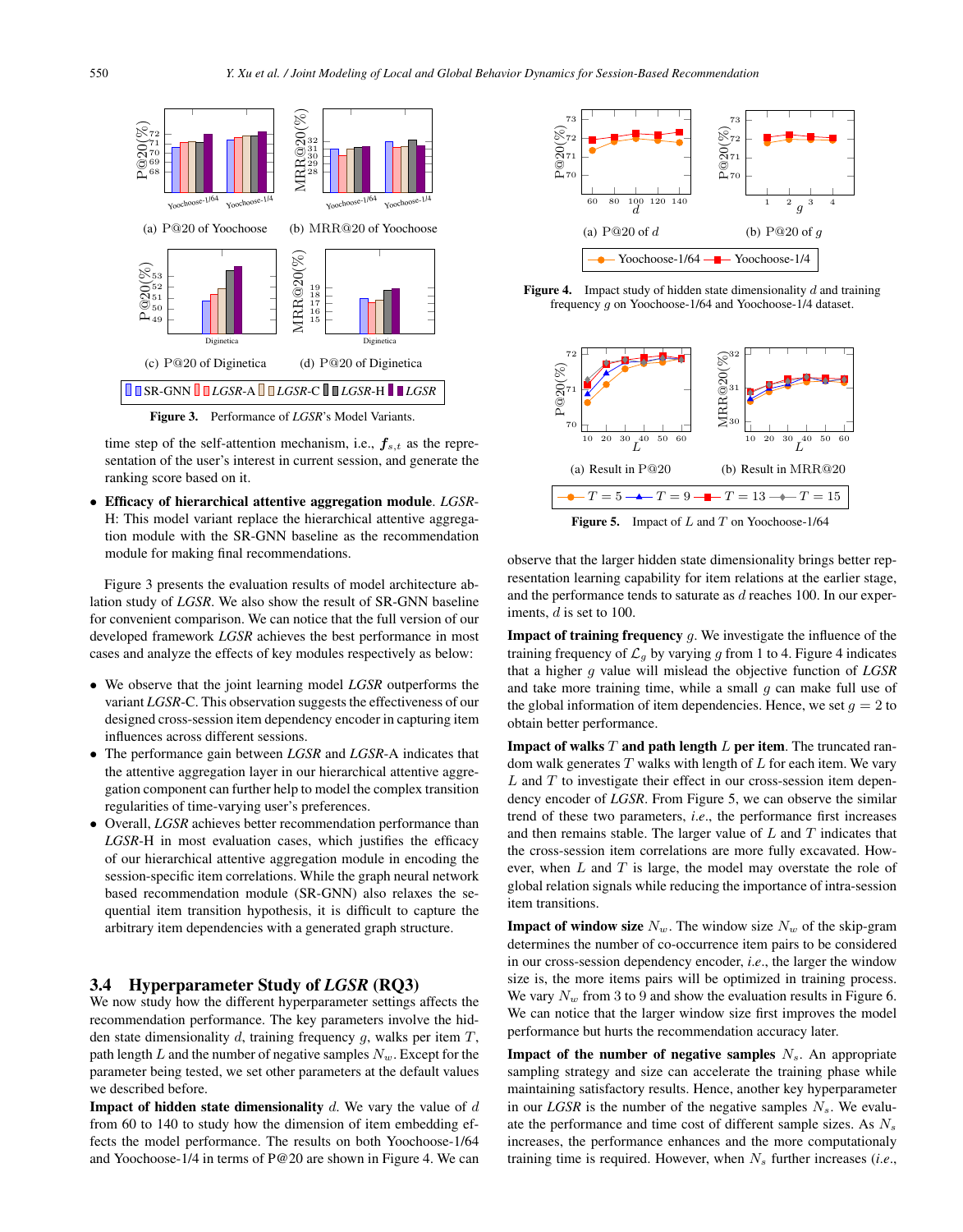

Figure 6. Impact of  $N_w$  and  $N_s$  on Yoochoose-1/64

 $\leq$  512), the performance becomes relatively stable while the time cost still increases. Therefore, we set  $N_s = 512$  by considering the trade-off between model accuracy and computational cost.



Figure 7. Visualization of self-attention weights in two modeled sessions. The depth of the color corresponds to the importance scores of items.

# 3.5 Model Interpretation Study (RQ4)

Apart from the superior forecasting performance, another key advantage of *LGSR* is its ability in interpreting the importance weights of item correlations. To demonstrate this, we perform case studies to show the interpretability of our model by visualizing the attention weights obtained from *LGSR*. Particularly, we visualize both the selfattention weights in sequential modeling and the attention weights in long-term preference capturing of extracted samples on Yoochoose-1/64 data, to illustrate the explainability of attention mechanism intuitively. Figure 7 shows two heatmaps of self-attention weights of two samples sessions with 15 items. There are few previous items related to current item (deeper color) in most cases. This may owe to the interest transfer of users. As showed in Figure 8, we present some attention weights when calculating the long-term preference of the user in the current session. Overall, a few consecutive items are related to the next click in current session and the most important items often appear in the end of the session. Hence, we could observe that *LGSR* enables the dynamic modeling of correlations between the target item and other relevant items.



Figure 8. Visualization of the attention weights in capturing users' long-term preference. The depth of the color corresponds to the importance scores of items. The numbers indicate case indexes.

# 4 Related Work

#### 4.1 Session-based Recommendation

Conventional recommendation techniques. The primary purpose of the session-based recommendation is to make predictions on users' interests based on anonymous user's behavior sequences (*e*.*g*., clicked item sequences) [13, 9]. Without the availability of user's profile information results in the failure of traditional collaborative filtering approaches [19]. There exists conventional frequencybased methods are developed to study the session-based recommendation problem, such as neighborhood search-based methods [29] and Markov chain-based methods [28]. However, the aforementioned conventional recommendation techniques are difficult to be adapted to capture the time-evolving user's preferences and are expected to perform poorly when the user's online behavior is highly dynamic.

Recurrent recommendation methods. Recurrent neural networks (RNNs), which is specifically designed for sequence modeling (*e*.*g*., machine translation [3] and image caption [25]), have received a great amount of attention due to their capability in modeling nonlinear sequential correlations [24, 6]. In session-based recommendation scenarios, RNN-based methods have been proposed to explore sequential patterns of user behavior [12]. However, RNN-based method is designed for modeling item sequential transitions from single view, which goes against the hierarchical item inter-dependencies and may not fit the true distributions of user behavior data.

Attention-based learning models. Based on the architecture of recurrent neural networks, attention-based neural models have been successfully used in session-based recommendation tasks [20, 23]. For example, NARM [20] regarded the last hidden state as user behavior representation, and weighted combined all hidden states as the main purpose of the user in the current session. While attention mechanism has addressed the limitation of RNN without the fixed length internal representation [17, 31], these methods aimed to assign weights to intra-session item relations. Different from those models, our LGSR framework jointly learns intra- and inter-session item dependencies in a fully automatics manner.

# 4.2 Multi-Task Learning

Multi-task learning has been applied to enhance performance of many learning tasks [1], such as sequence modeling [21, 22] and multi-modal behavior modeling [7]. Recent work has demonstrated the effectiveness of multi-task learning in recommendations. For example, PACE [38] and BiNE [8] enhance personalized recommendation by user-item bipartite graph node embedding. KGAT [33] employs the graph attention network to perform representation learning on the knowledge graph and simultaneously makes recommendation. Motivated by the insights from these work, we design a multi-task learning framework LGSR for the session-based recommendation, by simultaneously performs global item relation structure learning and local dynamic item transition modeling.

## 5 Conclusion

In this work, we explore both the local and global user behavior dynamics for session-based recommendations. We devise a new framework LGSR, which explicitly models the intra- and inter-session item transition signals. At its core is the integration of cross-session dependency encoder and a dual-stage attentive aggregation network, which learns effective item representations–preserving the item relation heterogeneity. Extensive experiments on two real-world datasets demonstrate the rationality and effectiveness of LGSR.